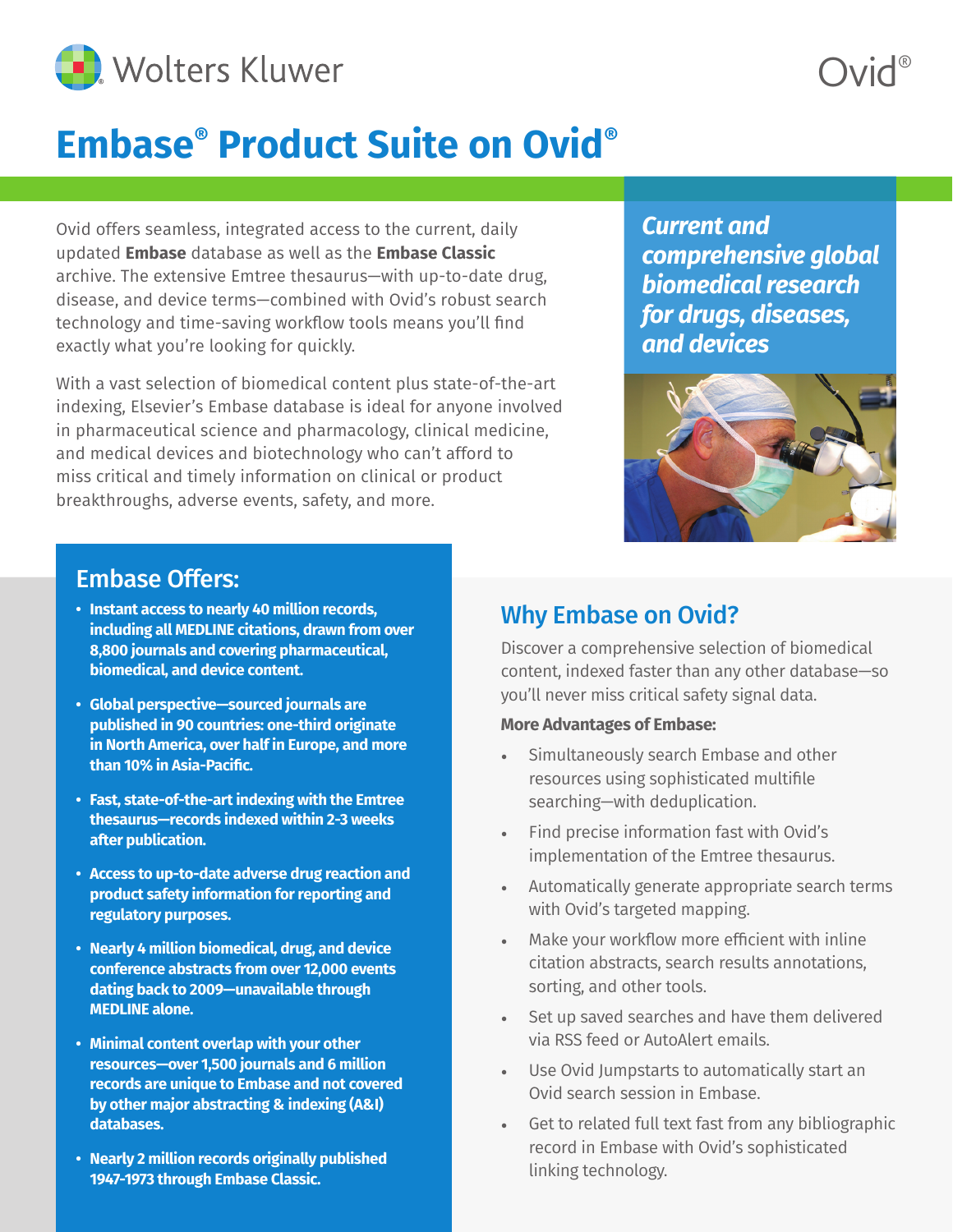

#### Embase

The Embase database is the most comprehensive and up-to-date source of global, evidence-based pharmacological and biomedical research. Underpinned by the Emtree thesaurus, Embase features:

- Coverage of numerous subjects and fields, including: Pharmaceutical Sciences, Pharmacovigilance, Allergy and Immunology, Clinical Medicine, Microbiology, Medical Devices, Biotechnology, Neuroscience, Veterinary Sciences, Health Policy, and many more
- Nearly 40 million bibliographic records dating back to 1947
- All MEDLINE® citations
- Records indexed from over 8,800 journals—over 1,500 of which are unique to Embase
- International coverage—records drawn from sources published in over 90 countries
- Constant updates—over 1.6 million citations and abstracts added annually
- Fully-indexed citations, indexing terms, and codes
- Author-written abstracts for roughly 80% of all citations
- Drug and device indexing by trade name, manufacturer name, and clinical trial
- Clinical Queries from McMaster University—Customized for Ovid!
- Ovid-specific search filters, including Adverse effects, COVID-19, and many more fully documented and referenced search hedges



Ovid®

### Embase for Pharmacy and Pharmaceutical Professionals

- Anyone capturing adverse drug relationships for reporting or other purposes
- Research scientists involved in drug discovery or evelopment, and doing deep investigation into drugdisease relationships and drug-drug interactions
- Drug regulatory specialists monitoring new rules and rule changes from the FDA or EMA
- Marketers and market research professionals monitoring the competitive environment with accurate forecasting
- Information managers keeping track of current, international literature for their colleagues



### Embase for Medical Device Professionals

- Anyone researching the track record of competitors—Emtree links trade names to manufacturer's name
- Compliance officers monitoring regulatory requirements and safety data
- Quality assurance groups implementing and monitoring testing and other quality processes
- Basic scientists working in the lab— Embase indexes over 5,500 general and medical device terms and over 12,000 device trade names
- Device marketers seeking competitive intelligence

#### Clinical Queries from McMaster University—an Ovid Exclusive

Developed by Ontario's McMaster University as part of the Hedges Project—which was funded by the U.S. National Library of Medicine (NLM)—Clinical Queries are scientifically validated filters that generate precise search results in major clinical research areas.

- Display as search limits in the Ovid interface
- Give users the flexibility to apply filters that achieve 1 of 3 types of search results:
	- 1. Maximum sensitivity—retrieves the largest number of relevant results
	- 2. Maximum specificity—retrieves somewhat fewer relevant articles but minimizes the number of irrelevant or lower-quality articles
	- 3. Balance of sensitivity and specificity
- Filters can be used with 8 purpose categories:
	- Causation (etiology) • Economics
	- Clinical Prediction Guide Prognosis
	- Diagnosis • Qualitative

#### How are Clinical Queries developed?

- Contributors include McMaster University research staff, NLM members, clinicians, and medical librarians.
- Terms were compiled manually, using a peer-reviewed process, and filters were developed and validated using automated, computerized methodologies.

For more information, visit http://hiru.mcmaster.ca/hiru/hedges/All-Embase.htm.

- Reviews
- 
- Therapy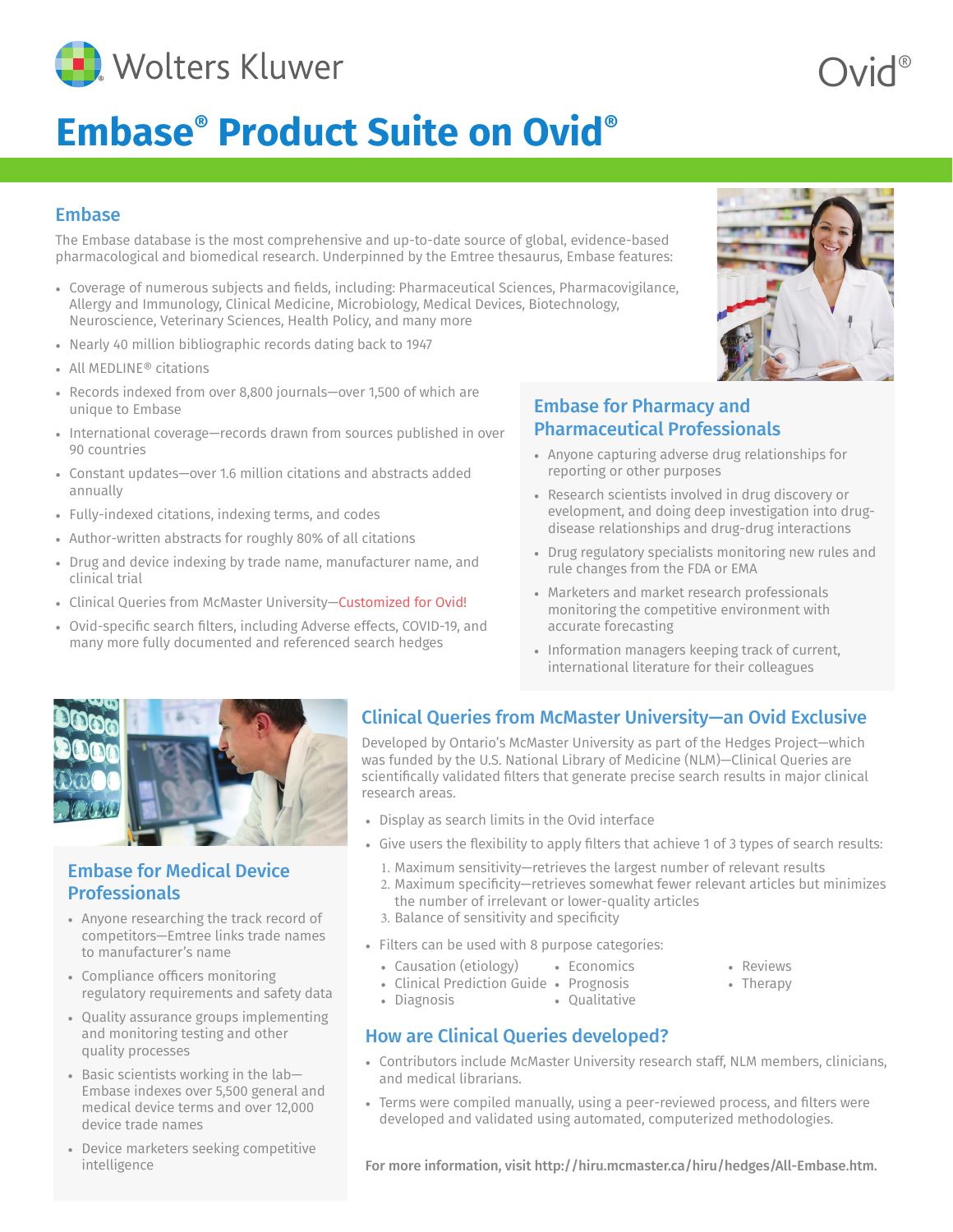

### Emtree—The Life Science Thesaurus

More than twice as large as MEDLINE's MeSH® thesaurus, Emtree is the unique and world-renowned controlled vocabulary used for Embase indexing. Emtree includes:

- Nearly 86,000 preferred terms (nearly 33,000 for drugs and chemicals)
- Nearly 400,000 synonyms (over 200,000 for drugs and chemicals)
- 7,500 explosion terms that define the hierarchical structure
- Over 5,500 specific terms for general and medical devices (such as endoscopes, catheters, and prostheses)
- 78 subheadings 66 drug subheadings, including 47 routes of administration and 2 drug subheadings, ideal for pharmacovigilance searching
- Over 12,000 medical device trade names, 4 medical device subheadings, and 14 disease subheadings
- 50 check tags for study types, including randomized controlled trial, systematic review, and diagnostic test accuracy study
- Links to nearly 25,000 CAS registry numbers
- Covers all new International Non Proprietary Names (INNs) for drugs registered with the World Health Organization (WHO), as well as all US Adopted Names and NDAs (New Drug Approvals) listed by the Food & Drug Administration (FDA) and European Medicines Agency (EMA)
- All MeSH terms, which are mapped to Emtree terms for seamless searching of the entire Embase database



Ovid®

### Embase for Healthcare and Clinical Research

- Physicians, nurses, and students looking for clinical and evidence-based content—Emtree includes over 68,000 preferred terms for clinical retrieval
- Clinical practitioners who want to improve patient outcomes
- Anyone involved in or supporting evidence-based clinical care—Clinical Queries filters automatically fine-tune clinical searches
- Medical librarians conducting high-quality systematic reviews of evidence-based literature

#### Embase on Ovid

#### **Comprehensive Content**

- World's most comprehensive biomedical database, featuring global content and records from 1,500 journals not indexed by any other biomedical A&I database
- Includes MEDLINE—and twice as much content as MEDLINE in Pharmaceutical Sciences and Pharmacology
- Plus, 4 million conference abstracts

#### **Content Indexed Quickly**

- Unlike PubMed, Emtree terms applied to just-published articles published (Articles-In-Press, Publisher, In-Process) articles
- Just 54 days (on average) for Emtree to fully index records

#### **Don't Miss New Safety Signals**

Organizations face rising costs and unprecedented amounts of data, increasing the risk researchers might miss crucial safety signal information. With Embase users can:

- Find the latest data related to drugs, devices, and diseases
- Easily search and retrieve all relevant records
- Get email alerts on new and relevant safety signals
- Take advantage of precision search technology, search history, and other tools to organize information for timely and accurate reporting